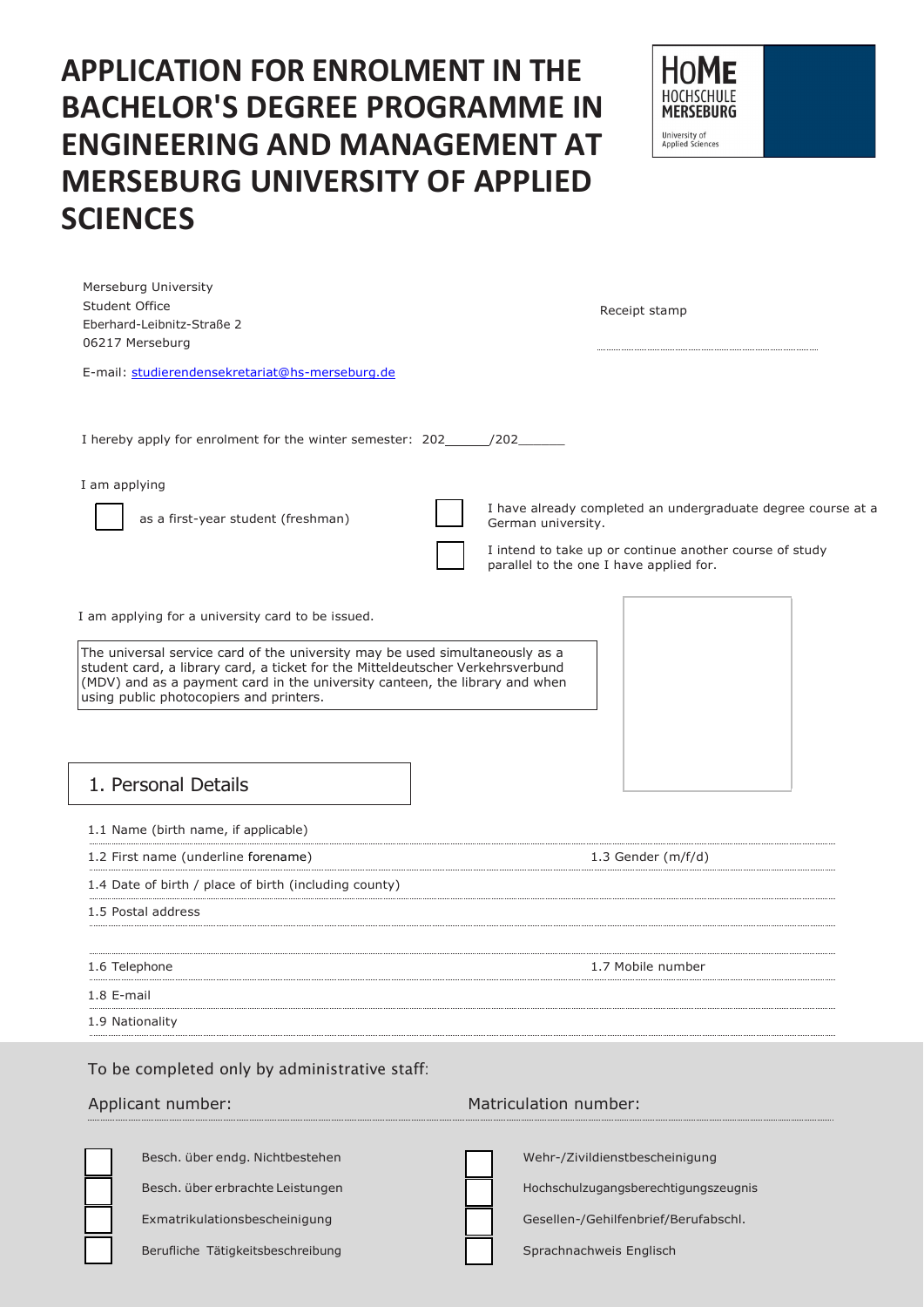

 $\mathcal{L}$ 

# 2. School and Vocational Training

2.1 Attendance of general and technical/vocational schools/colleges in order of attendance:

| Type of School,<br>Country                                                                                                                                                                                | Attended from - to<br>(Month / Year) | Type and Date of School-Leaving<br>Qualification                                           |
|-----------------------------------------------------------------------------------------------------------------------------------------------------------------------------------------------------------|--------------------------------------|--------------------------------------------------------------------------------------------|
| 2.2 Professional qualifications (vocational training / apprenticeship) obtained outside a higher<br>education institution:<br>Professional or Vocational training completed or currently being completed? |                                      |                                                                                            |
| No                                                                                                                                                                                                        |                                      | Yes, as a                                                                                  |
| Start of professional / vocational training (Month / Year)                                                                                                                                                |                                      |                                                                                            |
| Completion of vocational training (Month / Year)                                                                                                                                                          |                                      |                                                                                            |
| 3. Universities attended<br>(e.g. University / University of Applied Sciences)<br>I have<br>not attended any of the following<br>Name / Place / Country / Type of H. Ed. institution                      |                                      | attended the following universities<br>from Summer Semester / Winter Semester - to SS / WS |
| Breakdown of semesters attended:<br>Number of Semesters*                                                                                                                                                  | Study programme / Subject            | Type of university                                                                         |

\*(Please also state any practical semesters already completed or sabbatical semesters!)

I have been enrolled for a total number of ............ semesters.

 $\bar{z}$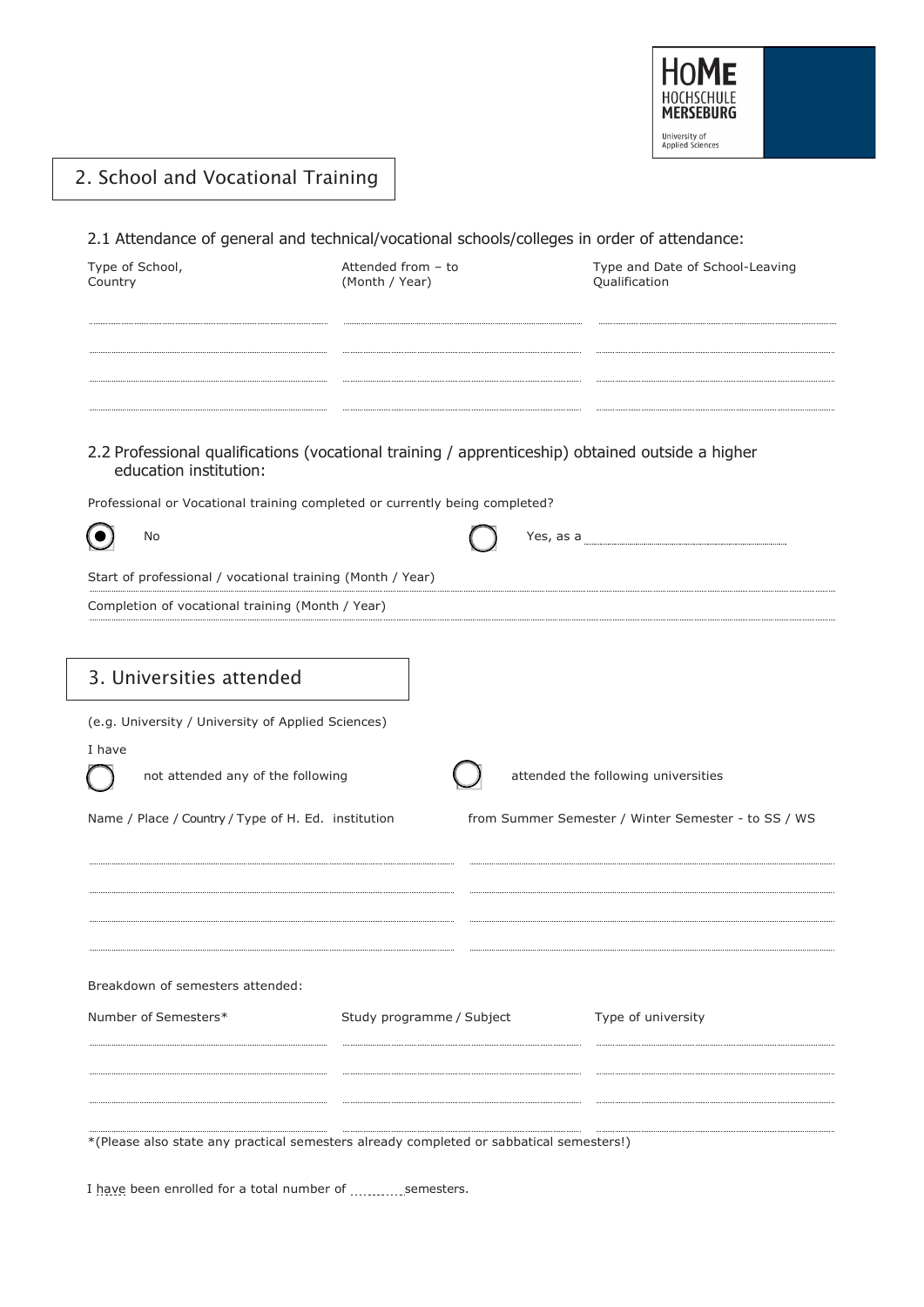

**I hereby declare that I am not currently enrolled at a German higher education institution in the same degree programme for which I am now applying.**

Final or intermediate examinations passed or expected to be passed shortly



Preliminary diploma or intermediate examination or completed foundation course

Date, Place

Degree (e.g. Bachelor's degree, Diploma)

**I hereby declare that I am not excluded from the study programme due to final failure of an examination (preliminary, intermediate, final or module examination) in the same study programme for which I am now applying for a place.**

# 4. Evaluation criteria

### Overall grade in **mathematics** from the university entrance certificate: ………………

Please write down the grade as in your certificate/report card, e.g.: 13/20. It will be converted to the German grading scale by the student office.

#### 5.1 Mandatory documents An officially certified copy of the certificate of higher education entrance qualification A Curriculum Vitae in tabular form Proof of language ability for study purposes (English language certificate) 5.2 Optional proof, if applicable: If you have already studied in Germany: Proof of previous periods of study showing the number of university semesters at German universities If you have already studied abroad: Proof of completion of at least one successful year of study If you have already completed your studies: Officially certified copy of the degree certificate from your first degree If you have already completed an undergraduate degree at a German higher education institution: Reasons for pursuing a second undergraduate degree Copy of a photo ID (identity card or passport) Supplementary form belonging to the application for enrolment Informal application for parallel studies (if you want to take up or continue another study programme, parallel to the one you are applying for) If you are applying for the 1st semester and are already enrolled in the same degree programme at a German university: Reason for the change of study location Officially certified proof of professional qualifications Proof of professional work/activities Officially certified proof of compulsory military service/ civil service/voluntary social year, etc. 5. The application is accompanied by: